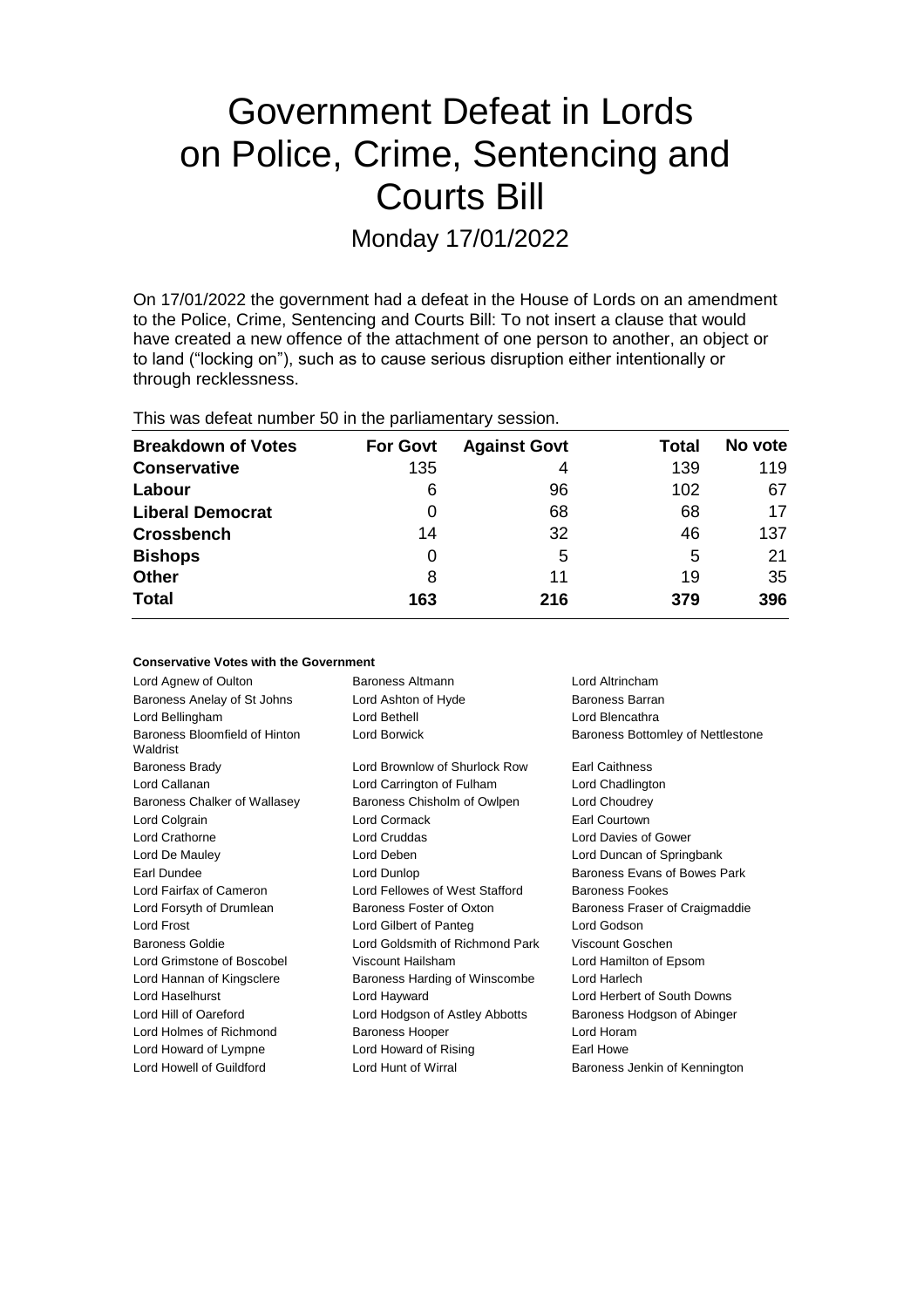Lord Johnson of Marylebone Lord Jopling Lord Kamall Lord Kirkhope of Harrogate Lord Lansley Lord Leigh of Hurley Lord Lexden Lord Lilley Earl Lindsay Lord Lingfield Earl Liverpool Lord Mancroft Baroness Manzoor Lord Marlesford Lord McInnes of Kilwinning Baroness McIntosh of Pickering Lord Mendoza **Baroness Meyer** Baroness Meyer Baroness Mobarik Baroness Morgan of Cotes Lord Moylan Lord Moynihan Baroness Neville-Jones Baroness Neville-Rolfe Baroness Nicholson of Winterbourne Baroness Noakes Lord Northbrook Lord Norton of Louth Lord Offord of Garvel Lord Parkinson of Whitley Bay Lord Pickles **Baroness Pidding Lord Polak** Lord Polak Lord Popat Lord Reay Lord Ribeiro Lord Robathan Baroness Sanderson of Welton Lord Sandhurst Lord Sarfraz **Baroness Sater** Baroness Sater Baroness Scott of Bybrook Lord Selkirk of Douglas Lord Sharpe of Epsom Lord Sherbourne of Didsbury Lord Shinkwin **Lord Smith of Hindhead** Baroness Stedman-Scott Lord Sterling of Plaistow Lord Stewart of Dirleton Baroness Stowell of Beeston Lord Strathclyde Baroness Stroud Lord Taylor of Holbeach Viscount Trenchard Lord True Lord Udny-Lister Lord Vaizey of Didcot **Baroness Vere of Norbiton** Baroness Verma Lord Wakeham Lord Wei Lord Wharton of Yarm Lord Willetts Baroness Williams of Trafford Lord Wolfson of Tredegar Baroness Wyld Lord Young of Cookham Viscount Younger of Leckie

#### **Conservative Votes against the Government**

Baroness Fairhead **Lord Flight** Lord Flight Lord Lamont of Lerwick

Lord McLoughlin

# **Labour Votes with the Government**

Lord Touhig **Communist Communist Communist Communist Communist Communist Communist Communist Communist Communist Communist Communist Communist Communist Communist Communist Communist Communist Communist Communist Communist** 

**Labour Votes against the Government**

Lord Anderson of Swansea Baroness Andrews Lord Bach Baroness Bakewell Lord Bassam of Brighton Lord Berkeley Baroness Blake of Leeds Baroness Blower Baroness Blower Lord Boateng Lord Bradley **Lord Bragg Community** Lord Bragg **Baroness Bryan of Partick** Lord Campbell-Savours **Lord Cashman** Baroness Chakrabarti Viscount Chandos **Baroness Chapman of Darlington** Lord Clark of Windermere Lord Coaker **Lord Collins of Highbury** Baroness Corston Baroness Crawley Lord Cunningham of Felling Lord Davidson of Glen Clova Lord Davies of Brixton Lord Davies of Oldham Baroness Donaghy Baroness Drake Lord Dubs Lord Elder Lord Falconer of Thoroton Baroness Golding Lord Grantchester Lord Griffiths of Burry Port Lord Hacking Lord Hain Viscount Hanworth Lord Harris of Haringey Baroness Hayman of Ullock Baroness Hayter of Kentish Town Baroness Healy of Primrose Hill Lord Hendy Baroness Henig **Lord Howarth of Newport** Lord Hunt of Kings Heath Baroness Jones of Whitchurch Baroness Kennedy of The Shaws Lord Kennedy of Southwark Lord Khan of Burnley Baroness Kingsmill Lord Knight of Weymouth Baroness Lawrence of Clarendon Lord Lennie **Lord Levy** Lord Levy Lord Liddle Lord Lipsey Baroness Lister of Burtersett Baroness Mallalieu Lord Mandelson Lord Maxton Baroness McIntosh of Hudnall Lord McNicol of West Kilbride Baroness Merron Lord Monks **Baroness Morris of Yardley** Baroness Osamor Baroness Pitkeathley Lord Ponsonby of Shulbrede Baroness Quin

Baroness Adams of Craigielea Lord Adonis **Baroness Amos** Baroness Amos

Lord Carter of Coles Lord Mitchell Lord Robertson of Port Ellen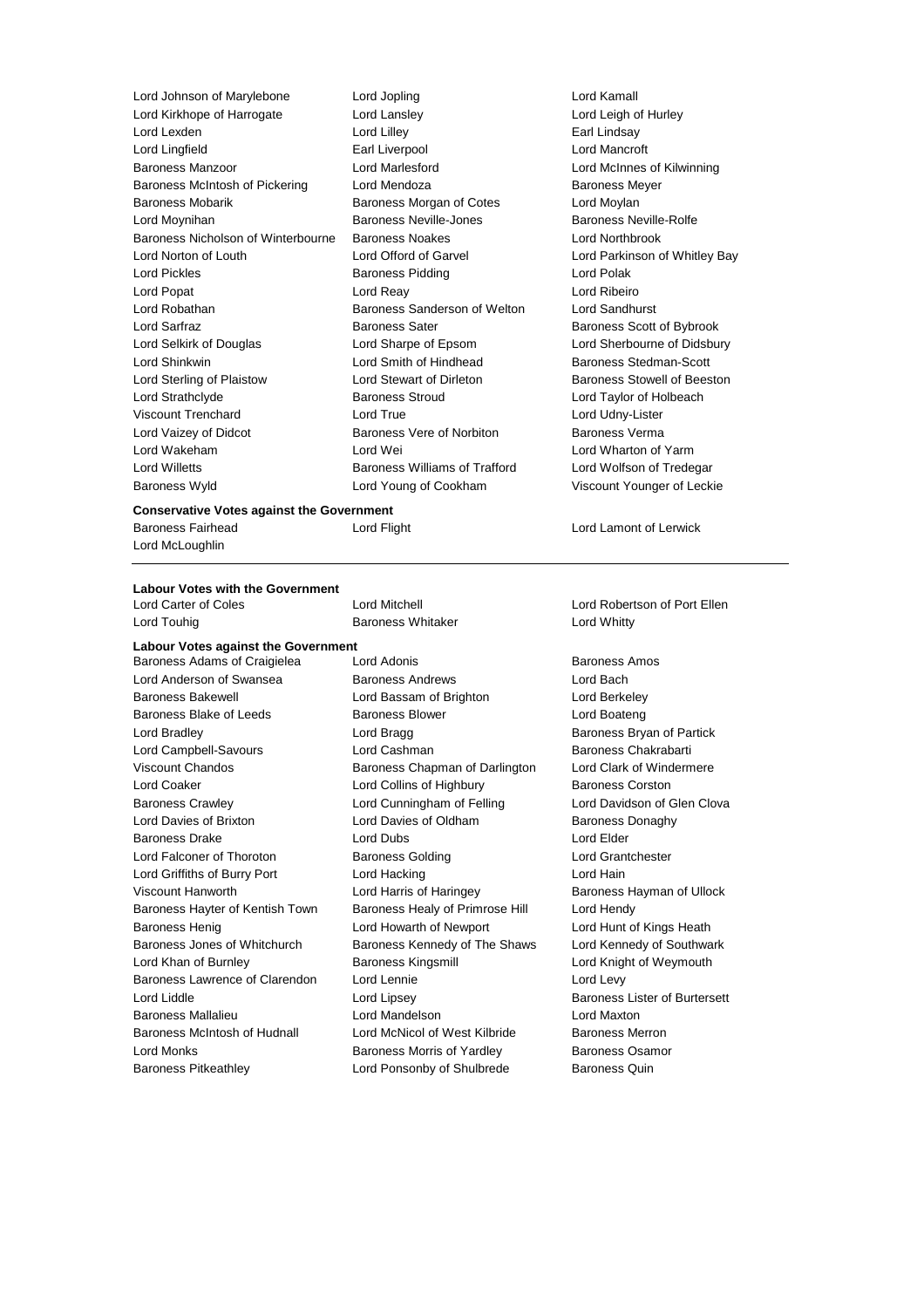Baroness Rebuck Baroness Ritchie of Downpatrick Lord Rooker Lord Rosser **Baroness Royall of Blaisdon** Baroness Sherlock<br>
Lord Sikka **Baroness Smith of Basildon** Lord Snape Viscount Stansgate Baroness Taylor of Bolton Lord Tomlinson Lord Triesman Lord Tunnicliffe Baroness Warwick of Undercliffe Lord Watson of Invergowrie Lord Watts Lord West of Spithead Baroness Wilcox of Newport Lord Wood of Anfield Lord Woodley **Lord Young of Norwood Green** Baroness Young of Old Scone

Exaroness Smith of Basildon<br>
Baroness Taylor of Bolton<br>
Baroness Thornton

### **Liberal Democrat Votes with the Government**

# **Liberal Democrat Votes against the Government**

| <b>Baroness Barker</b>             | Lord Be       |
|------------------------------------|---------------|
| Baroness Bonham-Carter of Yarnbury | <b>Barone</b> |
| <b>Lord Burnett</b>                | <b>Barone</b> |
| <b>Lord Clement-Jones</b>          | Lord Dł       |
| Lord Foster of Bath                | Lord Fo       |
| Lord German                        | Earl Gla      |
| <b>Baroness Grender</b>            | Barone        |
| <b>Baroness Humphreys</b>          | Lord Ht       |
| Baroness Janke                     | Barone        |
| Baroness Kramer                    | Lord Le       |
| Lord Newby                         | <b>Barone</b> |
| Lord Paddick                       | Lord Pa       |
| <b>Baroness Pinnock</b>            | Lord Pu       |
| Lord Razzall                       | Lord Re       |
| Baroness Scott of Needham Market   | Lord So       |
| Baroness Sheehan                   | Lord Sh       |
| Lord Stephen                       | Lord St       |
| Lord Strasburger                   | Lord St       |
| Lord Taverne                       | Lord $Te$     |
| Lord Thomas of Gresford            | Barone        |
| Lord Tope                          | <b>Barone</b> |
| <b>Baroness Walmsley</b>           | Lord W        |
|                                    |               |

eith **Barchess Benjamin** Baroness Correlation Correlations Correlation Correlations Correlations Correlations Correlations Correlations Correlations Correlations Correlations Correlations Correlations Correlations Correlations Correlations Correla **Lord Oates Continuing Barones** Lord Oates almer of Childs Hill **Baroness Parminter** arvis of Tweed **Baroness Randerson** edesdale **Lord Rennard** Baroness Scott of Needham Market Lord Scriven Lord Sharkey Lord Stephen Lord Stoneham of Droxford Lord Storey **Lord Strasburger Lord Strasburger Lord Strasburger Suttients Suttients Lord Thomas Cress Thornhill Cress Thomas Screen Assess Thomas Viscount Thurso** ss Tyler of Enfield Lord Wallace of Saltaire 'illis of Knaresborough

Lord Addington **Lord Allan of Hallam** Baroness Bakewell of Hardington **Mandeville** Baroness Brinton Faroness Brinton Lord Bruce of Bennachie Iss Burt of Solihull Lord Campbell of Pittenweem holakia **Clement-Jones Communist Department** Baroness Featherstone Lord Foster Caroness Garden of Frognal asgow **Lord Goddard of Stockport** ss Hamwee Baroness Harris of Richmond ussain **Baroness Hussein-Ece** ess Jolly **Baroness Jolly** Lord Jones of Cheltenham hipley **Baroness Smith of Newnham** everson **Exercise Thomas of Winchester** 

#### **Crossbench Votes with the Government**

Lord Brown of Eaton-under-Heywood Viscount Craigavon Lord Hogan-Howe Lord Judge Earl Kinnoull Lord Pannick Lord Russell of Liverpool Lord Trevethin and Oaksey Lord Walney Baroness Watkins of Tavistock Viscount Waverley

Lord Aberdare Lord Anderson of Ipswich Lord Berkeley of Knighton

#### **Crossbench Votes against the Government**

Lord Ricketts Lord Thomas of Cwmgiedd Lord Turner of Ecchinswell Baroness Wheatcroft **Baroness Worthington** 

Lord Alton of Liverpool **Lord Best** Baroness Boycott Earl Clancarty Baroness Coussins Lord Crisp Baroness D'Souza Baroness Falkner of Margravine Lord Freyberg Baroness Grey-Thompson **Lord Hannay of Chiswick** Baroness Hayman Baroness Hollins Baroness Hunt of Bethnal Green Lord Kerr of Kinlochard Baroness Masham of Ilton Baroness Morgan of Drefelin Baroness Neuberger Baroness O'Loan **Baroness Prashar** Baroness Prashar **Lord Ramsbotham** 

Baroness Bull **Baroness Campbell of Surbiton** Baroness Cavendish Little Venice Lord Kerslake **Baroness Kidron** Baroness Kidron Lord Macdonald of River Glaven